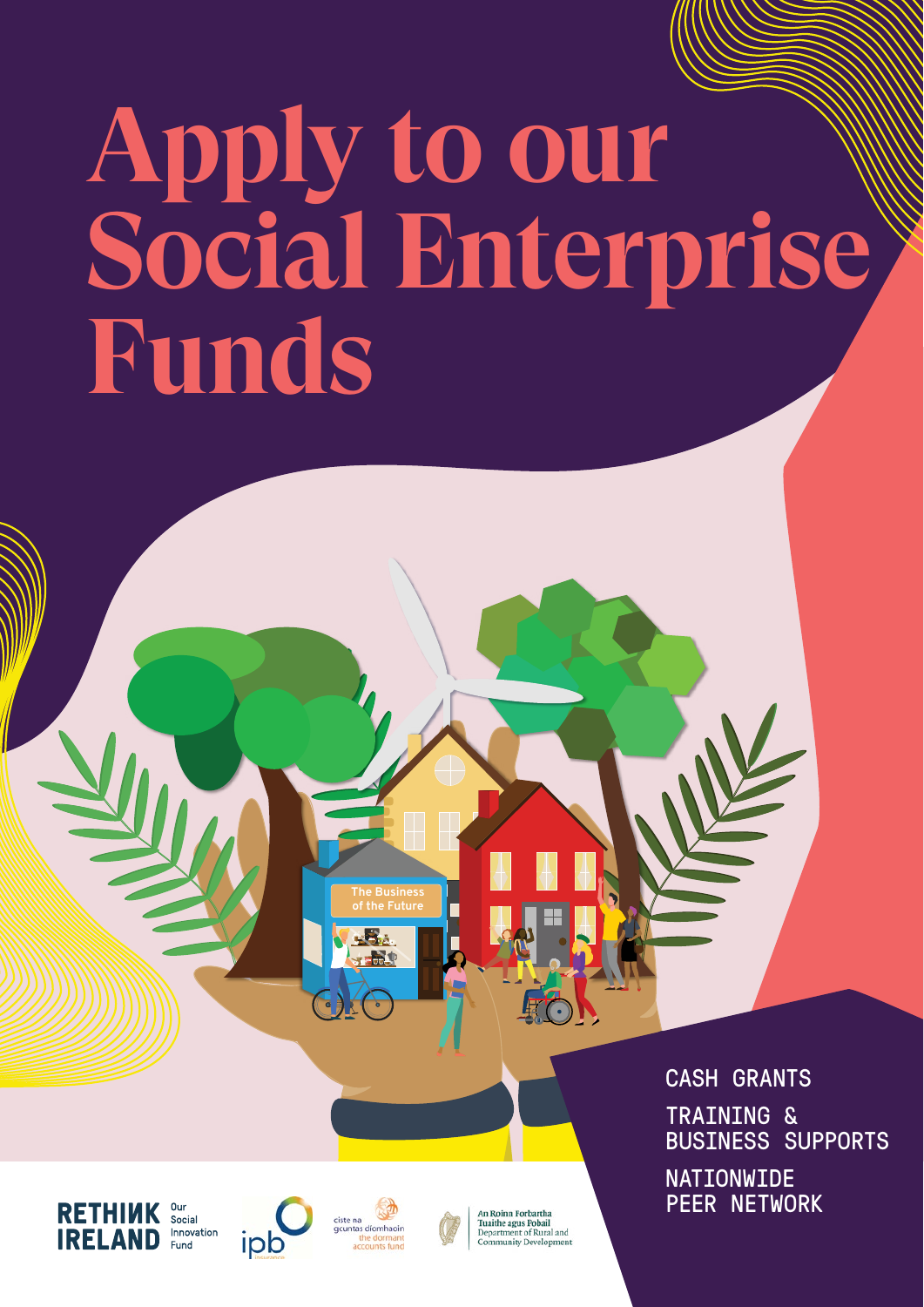## **ABOUT RETHINK IRELAND**

Rethink Ireland is a national organisation supporting Ireland's best social innovations through cash grants and business supports. Our purpose is to make Ireland a better, more inclusive place through social innovation.

Every euro we raise in philanthropy is matched by the Department of Rural and Community Development (and more recently additional Departments) via the Dormant Accounts Fund.

Our mission is to provide growth capital to support the best social innovations in Ireland.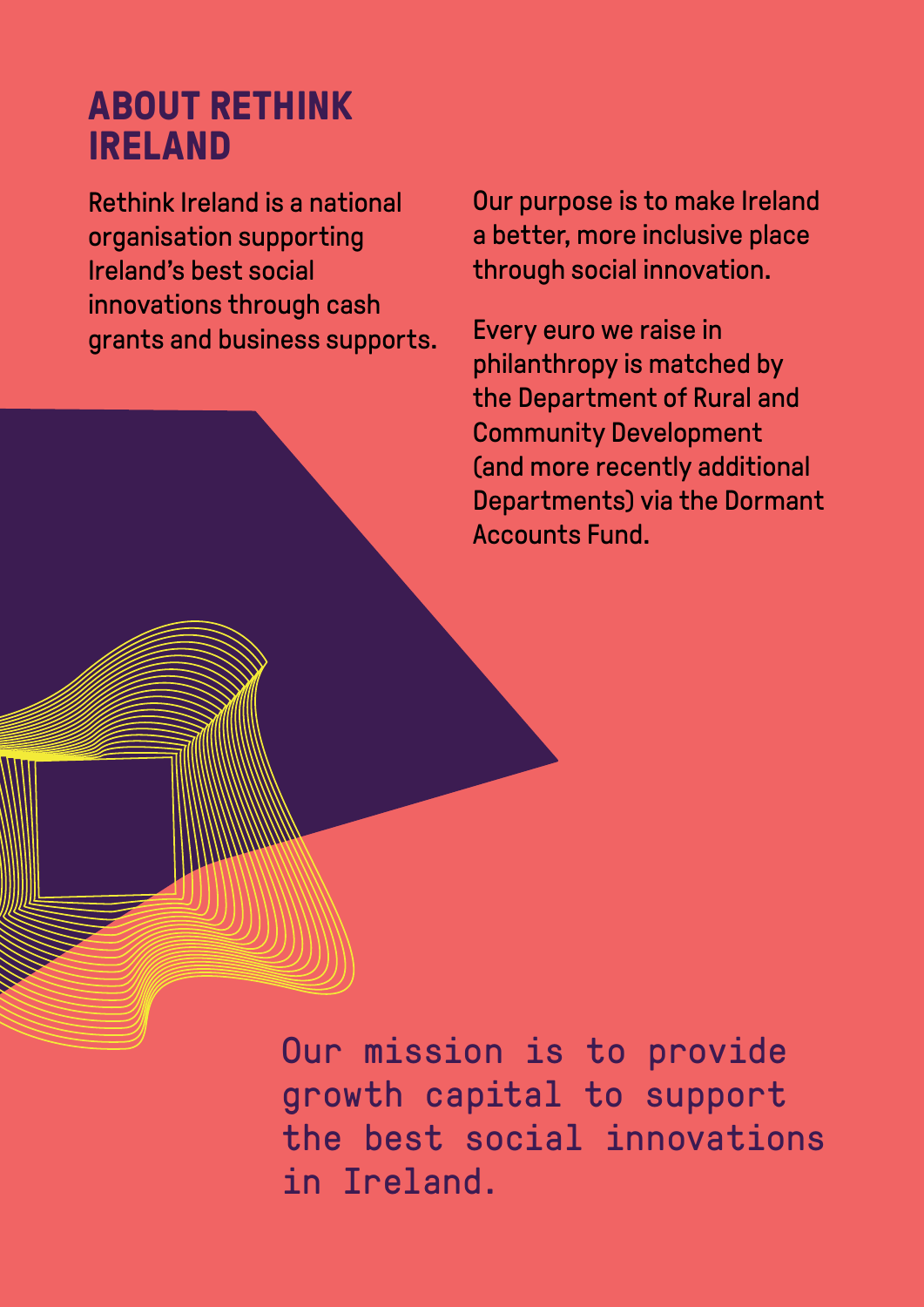#### **WHAT IS THE SOCIAL ENTERPRISE DEVELOPMENT FUND?**

The [Social Enterprise Development Fund 2022/23](https://rethinkireland.ie/current_fund/social-enterprise-development-fund-2022-2023/) is a €1.2m Fund created by Rethink Ireland in partnership with Local Authorities Ireland and supported by IPB Insurance and the Department of Rural and Community Development via the Dormant Accounts Fund. This partnership began in 2018 with an original commitment of €1.6m followed by a further €1.6m in 2020. The total investment of €4.4m represents the most significant private investment in social enterprises to date. This Fund will be a further €1.2m over the next two years and strengthen the focus on providing vital supports to early-stage social enterprises with the development of a new business course and a clear pathway for social enterprises looking to build their businesses.

The objective of the Fund is to find and back social enterprises that add to the social and economic fabric of their community by way of social impact.

The Fund will provide critical support to the most innovative and impactful social enterprises across Ireland, helping them to:

- Increase their social impact
- Increase their traded income
- Create more jobs
- Develop long-term, effective and sustainable solutions.

The Social Enterprise Development Fund finds and backs social enterprises that add to the social and economic fabric of their community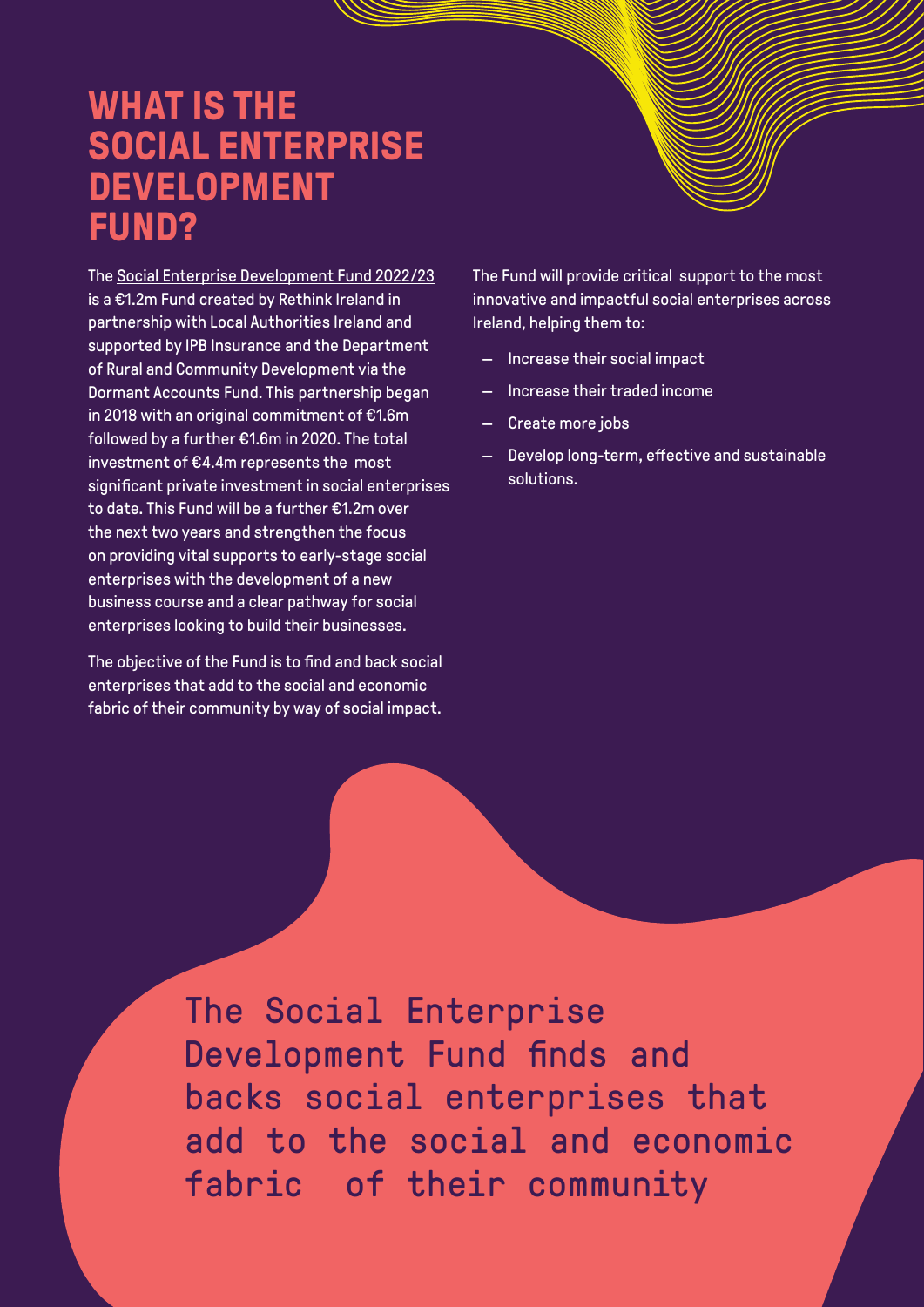# **WHAT DOES THE FUND OFFER?**

This iteration of the Social Enterprise Development Fund will take a more holistic focus on the social enterprise ecosystem in Ireland. It will address issues related to (financial) support offerings not always matching the needs of social enterprises as well as the need to support unsuccessful early stage applicants.

A business course, as well as targeted funding and supports, will be on offer to social enterprises at a number of stages of development.

## **WHAT DO AWARDEES RECEIVE?**

Up to 8 social enterprises will receive a package of supports worth €30,000 each in total. This will include:

#### **CASH GRANTS**

Cash grants of €22,500 paid in two instalments upon delivery of agreed milestones.

#### **ACCELERATOR PROGRAMME**

All successful applicants will win a place on Ireland's first National Accelerator Programme specifically designed for social enterprises. The Accelerator Programme will equip social enterprises with the skills they need to scale up and deepen their social impact.

The intensive and practical six-month programme provides training from best-inclass experts in the private, nonprofit and public sector on key functions such as Strategic Planning, Impact Measurement, Financial Management, Governance, Business Modelling, Pitching, Storytelling and more.

#### **BUSINESS SUPPORT**

Awardees will also receive a budget for business supports worth €7,500 each. Business supports will be tailored to the specific needs of each project and carried out by approved consultants, focusing on creating social impact in line with their theory of change and strategic plan.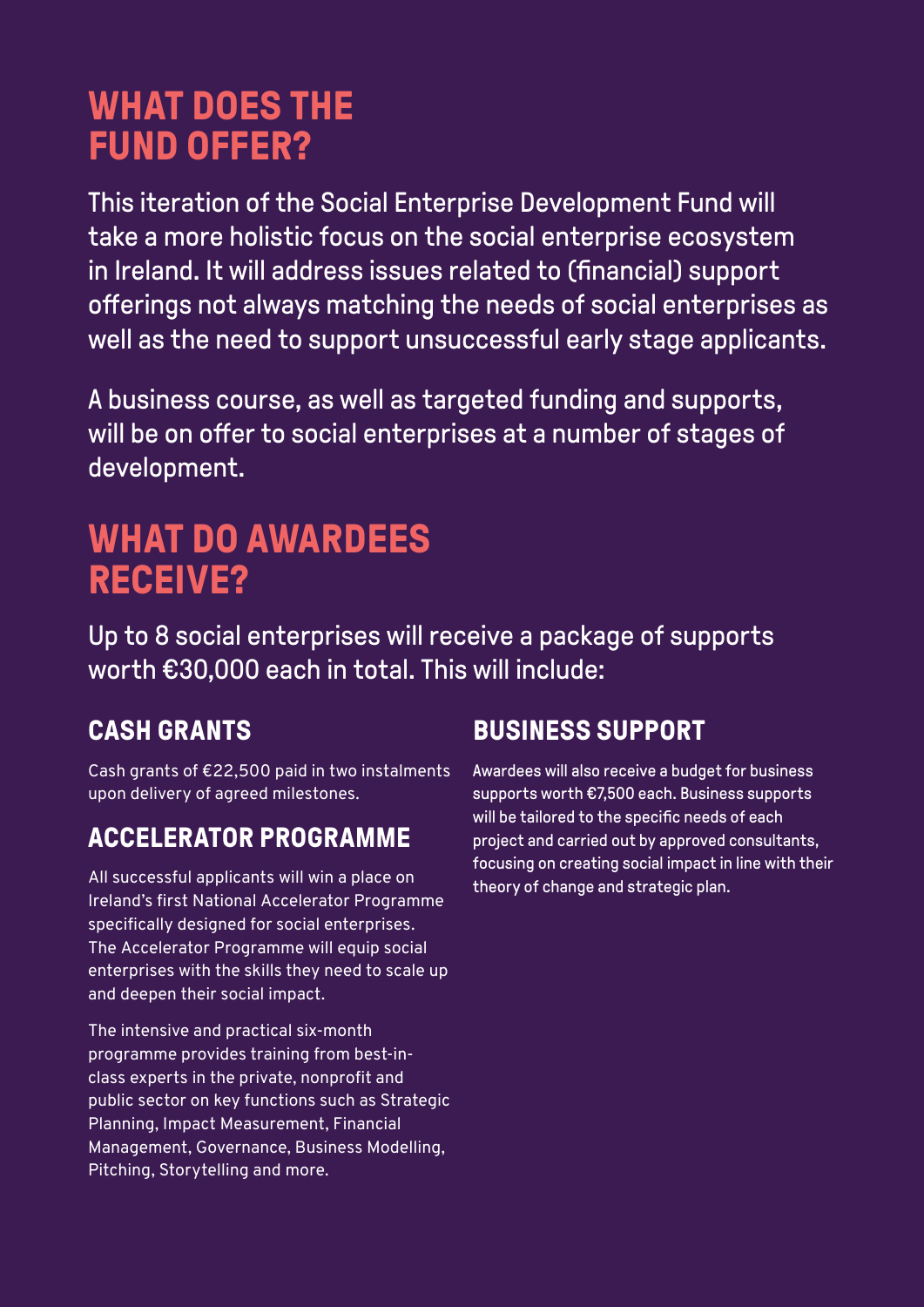## **WHO CAN APPLY FOR THE FUND?**

You must be a social enterprise with a not-forprofit legal form.

According to the National Social Enterprise Policy for Ireland 2019-2022, 'Social Enterprises are businesses whose core objective is to achieve a social, societal or environmental impact. Like other businesses, social enterprises trade in goods or services on an ongoing basis. However, any surpluses they generate are re-invested into achieving a social impact.'

We are seeking applications from social enterprises that:

- Have a clear social mission that addresses a critical social issue
- Generate income from goods or services
- Are already up and running
- Reinvest any surplus into achieving their mission
- Have a not-for-profit legal form
- Are separate from Government and State Agencies
- Have their main impact in the Republic of Ireland

This Fund is particularly seeking applications from social enterprises that have created a total income of over €100,000 in 2021.



# **HOW TO APPLY TO THE FUND**

Applications are open from 20th January until 3rd March. Applicants are invited to complete an application form which will be used to identify a shortlist of applicants who have met the basic minimum criteria. Shortlisted applicants will then be invited to an interview.

> To find out more, visit [our website](https://rethinkireland.ie/current_fund/social-enterprise-development-fund-2022-2023/)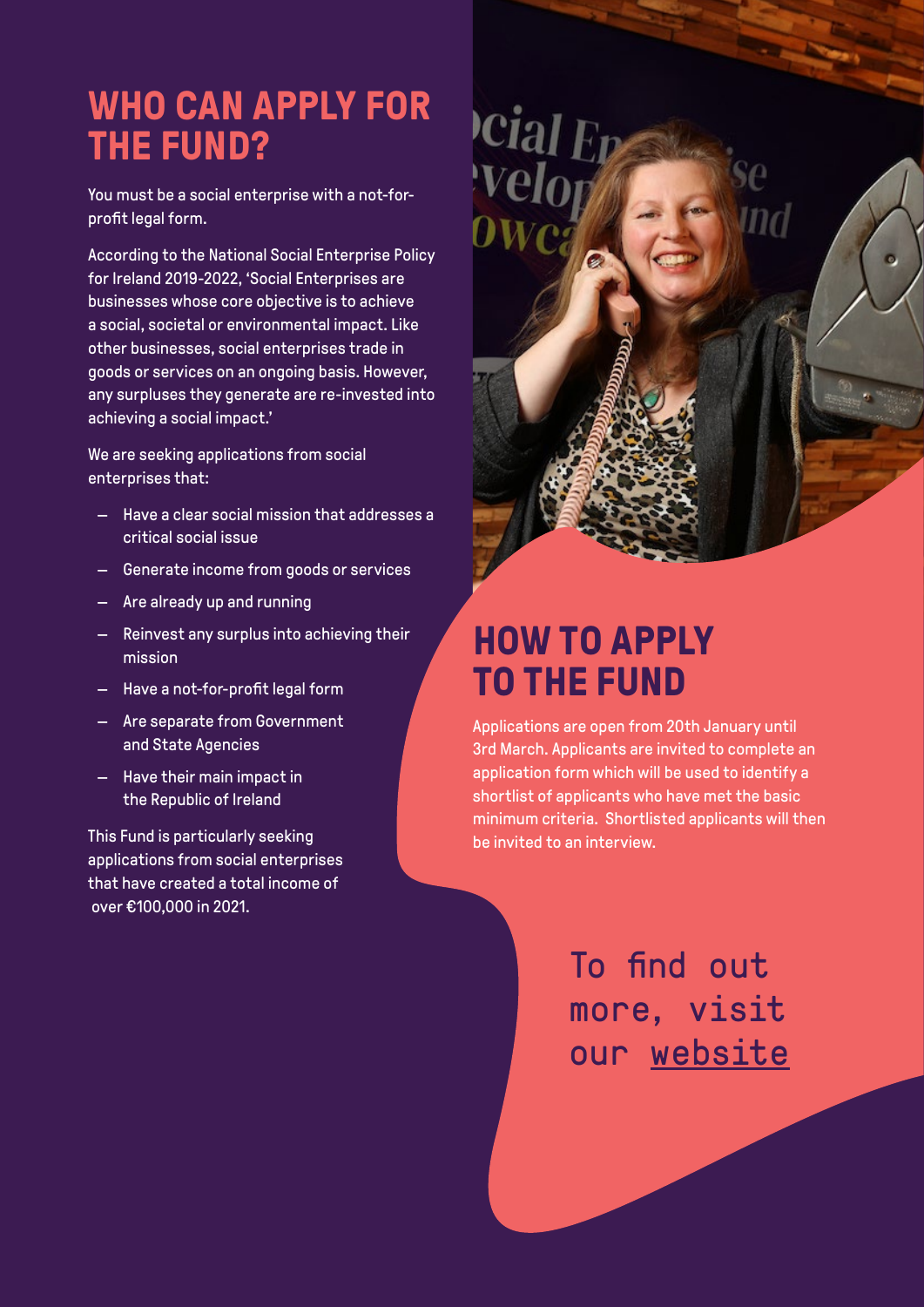## **START A SOCIAL ENTERPRISE BUSINESS COURSE**

A social enterprise starts with an individual or group recognising a societal problem and having an idea they believe will solve the problem. A social innovator wants to solve the problem, which can be local, regional or national, with innovation, have a positive impact on those affected and undertake the work as a not for profit. In 2022, the Fund will offer places on a first of its kind Start a Social Enterprise Business Course. This course will take an emerging idea and give the participants the tools to take the idea to the next stage. It will be the launch pad for the idea and also, importantly, a pathway to additional supports.

— Staff within organisations who want to explore the establishment of a social enterprise within their organisation

The business course will be held online over two months and run twice during 2022 for up to 50 participants. The seven modules will equip participants with the skills and tools to make informed decisions regarding the start up of their social enterprise. Those that are ready to start a social enterprise and have attended all seven modules, can, upon completion of the course, apply for cash grants. Up to five graduates from each course will receive an Award. Places on the course will be awarded on a first come basis.

The course will be aimed at:

- Idea stage social enterprises (vague ideas included; teasing them out will be part of the course)
- Unincorporated individuals or groups undertaking work at a local level

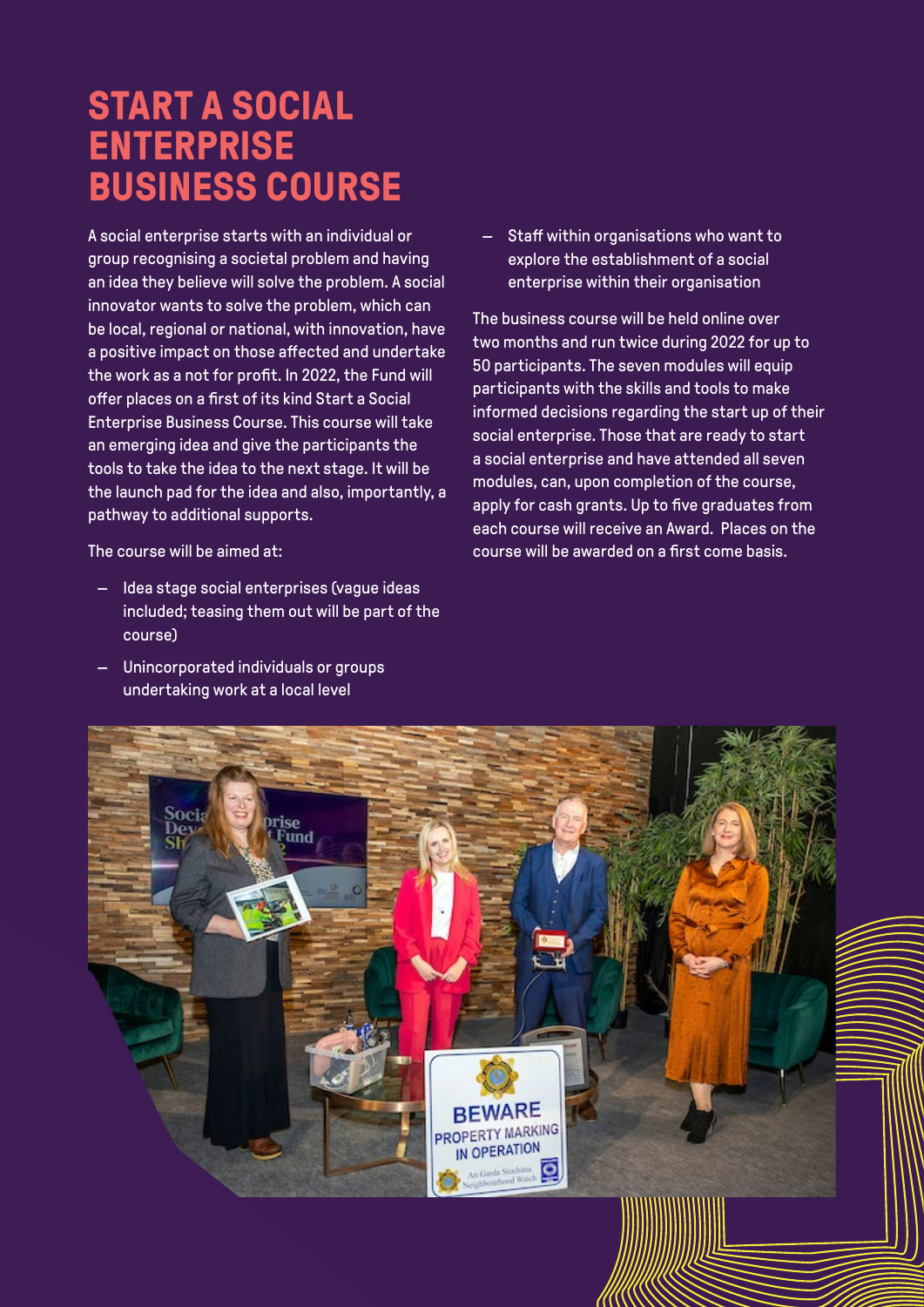# **SOCIAL ENTERPRISE START-UP FUND**

#### **WHAT IS THE SOCIAL ENTERPRISE START-UP FUND?**

The Social Enterprise Start-up Fund is an €800,000 Fund delivered over two years: 2021 – 2022. The Fund was created by Rethink Ireland in partnership with the Department of Rural and Community Development via the Dormant Accounts Fund.

The objective of the Fund is to support social enterprises at the start-up / early stage of their life cycle, to embed strong business principles and, in turn, deliver social impact, create jobs and inspire an emerging, next generation of Irish social enterprises.

The Fund will provide critical support to the most innovative and impactful start-up social enterprises across Ireland, supporting them to:

- Build a plan to grow their social enterprise,
- Map their key stakeholders and customers,
- Create networks within the social enterprise sector,
- Increase their financial sustainability,
- Communicate their vision and mission to a wider audience.

Up to 20 Awardees will receive a package consisting of a cash grant of €10,000 each, as well as a package of business supports worth €4,500 each and a place on the Accelerator Programme.

#### **WHO CAN APPLY FOR THE FUND?**

We are seeking applications from social enterprises who

- Address a critical social issue in an innovative way in the Republic of Ireland
- Have passed the idea stage
- Are of a not for profit nature,
- Have created some traded income to date and
- Have created less than €100,000 income in total in 2021

## **HOW TO APPLY TO THE FUND**

Applications are open from 28th January until 3rd March. Applicants are invited to complete an application form on our website.

> **€3.2 MILLION FUND** To find out more, visit [our website](https://rethinkireland.ie/current_fund/social-enterprise-start-up-fund-2022/)